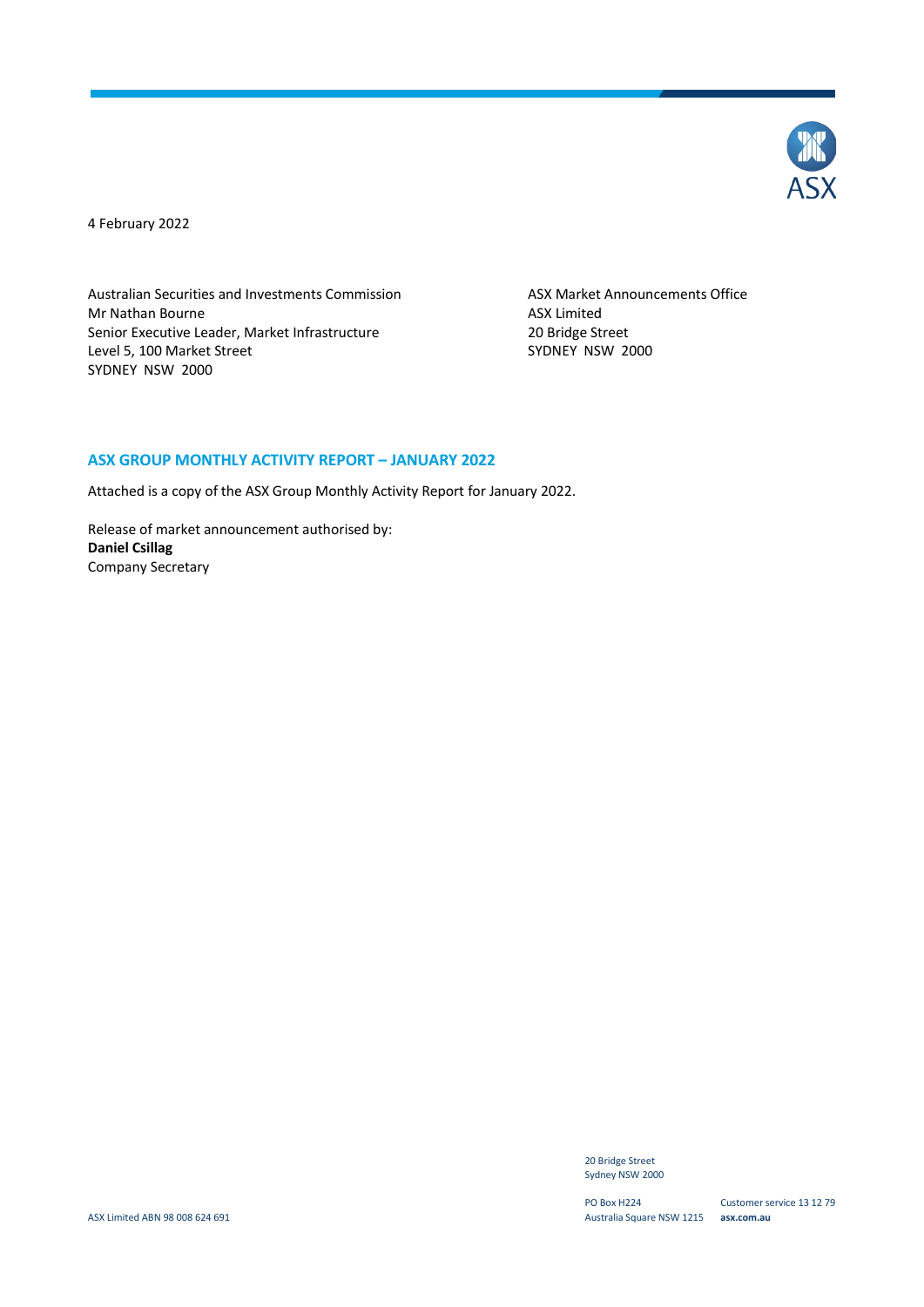# Market Announcement



4 February 2022

# ASX Group Monthly Activity Report – January 2022

# **Listings and Capital Raisings**

In January 2022, total capital raised was \$17.4 billion, up materially on the previous corresponding period (pcp).

| <b>Listings and Capital Raisings</b>                       | <b>January</b><br>2022 | <b>January</b><br>2021 | <b>January</b><br>2022 | <b>January</b><br>2021 |
|------------------------------------------------------------|------------------------|------------------------|------------------------|------------------------|
|                                                            | <b>Month</b>           | <b>Month</b>           | <b>Financial</b>       | <b>Financial</b>       |
|                                                            |                        |                        | <b>YTD</b>             | <b>YTD</b>             |
| New listed entities admitted                               | 15                     | 9                      | 165                    | 94                     |
| De-listings                                                | 3                      | 10                     | 82                     | 83                     |
| Total listed entities (at end of month)                    | 2,311                  | 2,199                  |                        |                        |
| Change on pcp                                              | 5%                     |                        |                        |                        |
|                                                            |                        |                        |                        |                        |
| Initial capital raised (\$million)                         | 15,884                 | 172                    | 45,545                 | 17,930                 |
| Change on pcp                                              | 9,135%                 |                        | 154%                   |                        |
|                                                            |                        |                        |                        |                        |
| Secondary capital raised (\$million)                       | 881                    | 788                    | 41,819                 | 32,055                 |
| Other capital raised including scrip-for-scrip (\$million) | 650                    | 111                    | 20,335                 | 3,034                  |
| Total secondary capital raised (\$million)                 | 1,531                  | 899                    | 62,154                 | 35,089                 |
| Change on pcp                                              | 70%                    |                        | 77%                    |                        |
|                                                            |                        |                        |                        |                        |
| Total capital raised including other (\$million)           | 17,415                 | 1,071                  | 107,699                | 53,019                 |
| Change on pcp                                              | 1,526%                 |                        | 103%                   |                        |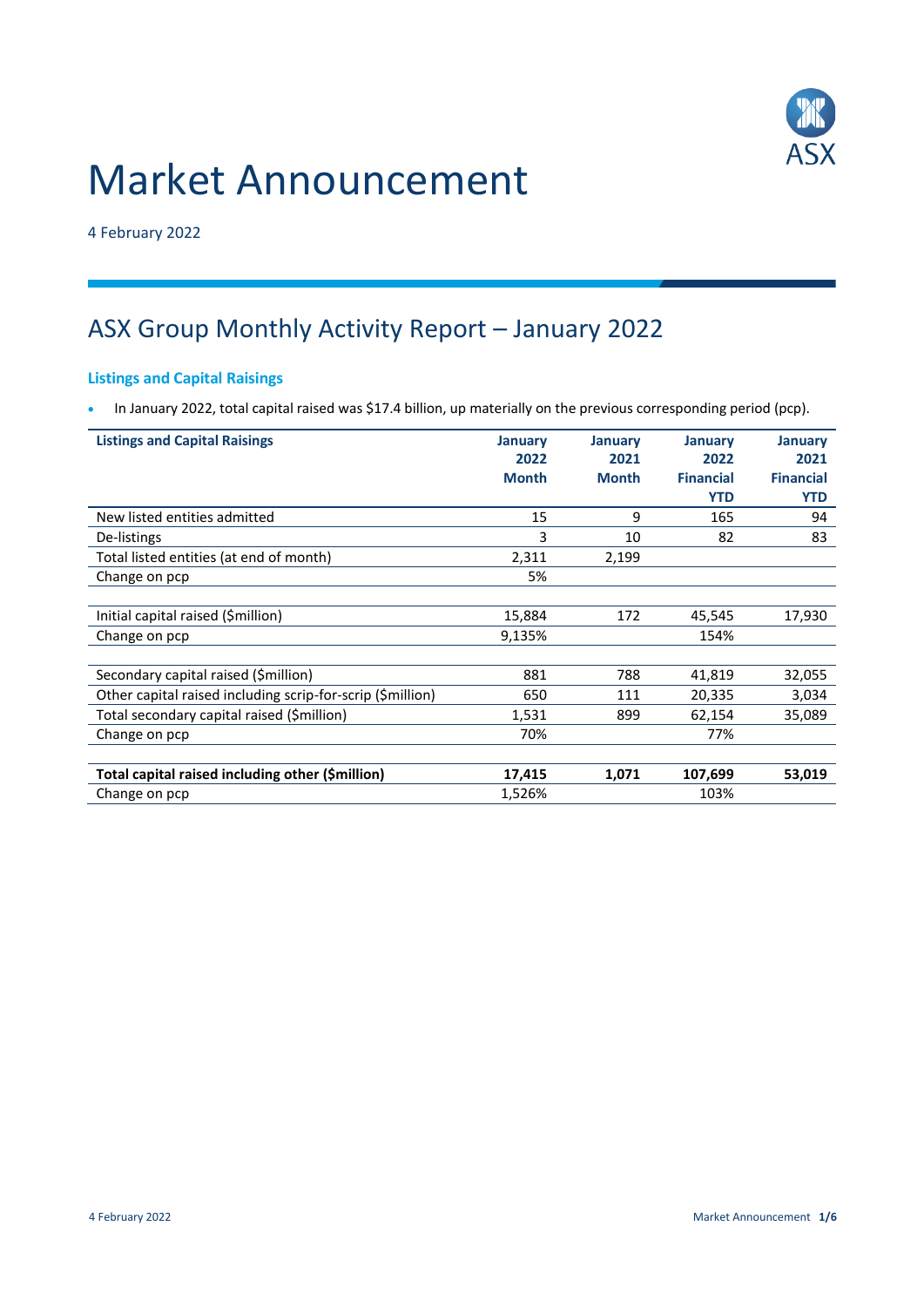

#### **Trading – Cash Markets (including equities, interest rate and warrant trades)**

- In January 2022, the average daily number of trades was up 39% on the pcp. The average daily value traded onmarket of \$7.9 billion was up 45% on the pcp.
- Volatility (as measured by the average daily movement in the All Ordinaries Index) was 1.1% in January, compared to 0.7% in the pcp.
- Future volatility (as measured by the S&P/ASX 200 VIX) in January was an average of 14.7, compared to 14.4 in the pcp.

| <b>Cash Markets</b>                                            | January      | January      | <b>January</b>   | <b>January</b>   |
|----------------------------------------------------------------|--------------|--------------|------------------|------------------|
|                                                                | 2022         | 2021         | 2022             | 2021             |
|                                                                | <b>Month</b> | <b>Month</b> | <b>Financial</b> | <b>Financial</b> |
|                                                                |              |              | <b>YTD</b>       | <b>YTD</b>       |
| Total trading days                                             | 19           | 19           | 149              | 149              |
| (Cash market includes equity, warrant and interest rate market |              |              |                  |                  |
| transactions)                                                  |              |              |                  |                  |
| Cash market volume                                             |              |              |                  |                  |
| <b>Total trades</b>                                            | 37,258,897   | 26,765,134   | 250,446,250      | 220,873,936      |
| Change on pcp                                                  | 39%          |              | 13%              |                  |
| Average daily trades                                           | 1,960,995    | 1,408,691    | 1,680,847        | 1,482,375        |
| Change on pcp                                                  | 39%          |              | 13%              |                  |
| Cash market value                                              |              |              |                  |                  |
| Open trading (\$billion)                                       | 90.672       | 69.464       | 621.100          | 600.072          |
| Auctions trading (\$billion)                                   | 48.313       | 26.279       | 260.834          | 204.443          |
| Centre Point (\$billion)                                       | 10.959       | 7.573        | 73.341           | 60.623           |
| On-market value                                                | 149.944      | 103.316      | 955.275          | 865.138          |
| Change on pcp                                                  | 45%          |              | 10%              |                  |
|                                                                |              |              |                  |                  |
| Trade reporting* (\$billion)                                   | 31.243       | 12.783       | 155.505          | 123.137          |
| Total cash market value (\$billion)                            | 181.187      | 116.099      | 1,110.780        | 988.275          |
| Change on pcp                                                  | 56%          |              | 12%              |                  |
|                                                                |              |              |                  |                  |
| On-market average daily value (\$billion)                      | 7.892        | 5.438        | 6.411            | 5.806            |
| Change on pcp                                                  | 45%          |              | 10%              |                  |
|                                                                |              |              |                  |                  |
| Total average daily value (\$billion)                          | 9.536        | 6.110        | 7.455            | 6.633            |
| Change on pcp                                                  | 56%          |              | 12%              |                  |
| Average value per trade (\$)                                   | 4,863        | 4,338        | 4,435            | 4,474            |
| Change on pcp                                                  | 12%          |              | $-1%$            |                  |
|                                                                |              |              |                  |                  |
| All Ordinaries Index (average daily movement)                  | 1.1%         | 0.7%         |                  |                  |
| Change on pcp                                                  | 0.4%         |              |                  |                  |
|                                                                |              |              |                  |                  |
| S&P/ASX 200 VIX (average daily value)                          | 14.7         | 14.4         |                  |                  |
| Change on pcp                                                  | 2%           |              |                  |                  |

\*Trade reporting means the value of trades executed outside the order book of ASX that is subsequently reported to ASX for publication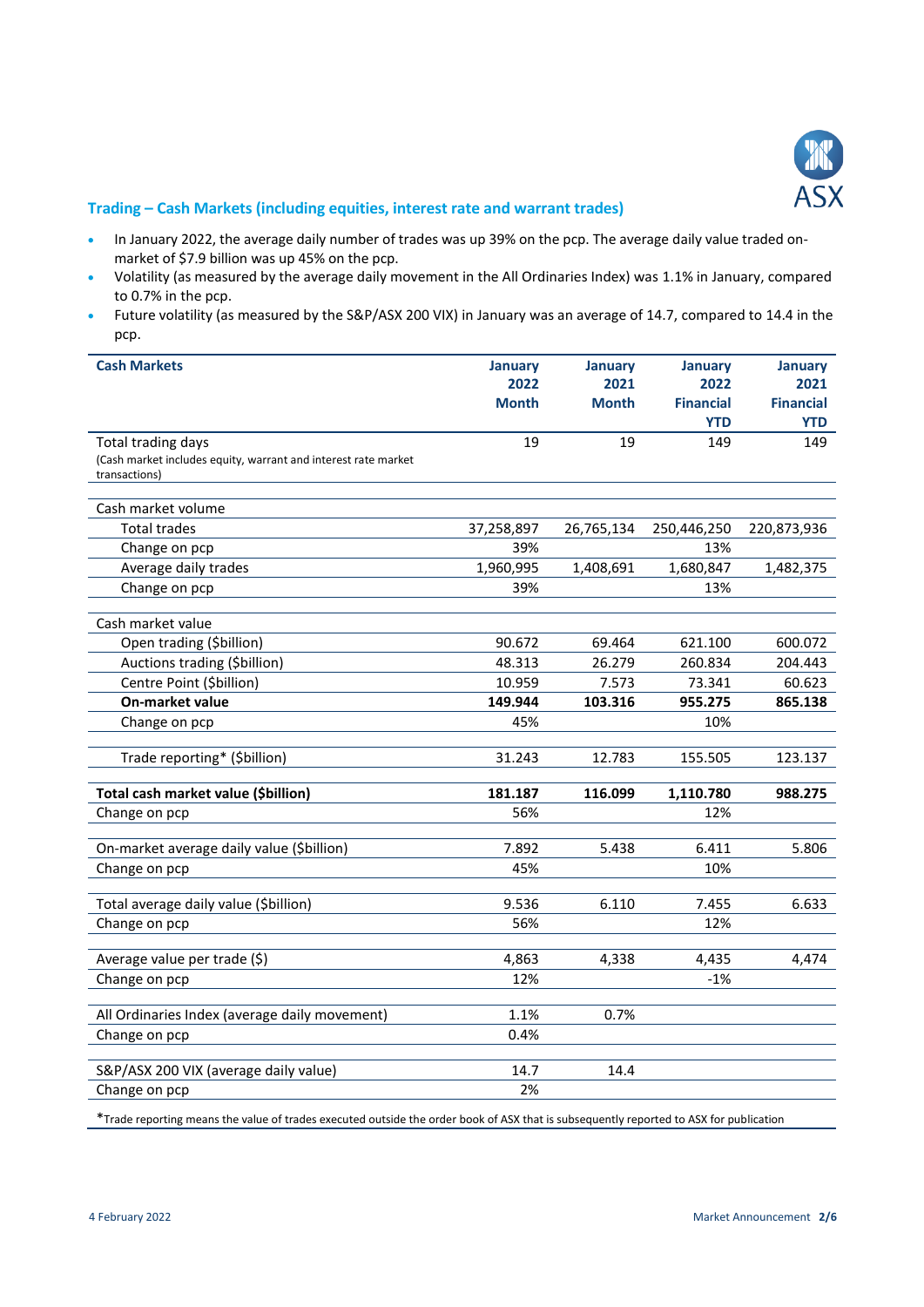

#### **Trading – Futures**

 In January 2022, average daily futures volume was up 1% and average daily options volume was down 59% on the pcp. Total average daily futures and options on futures volumes was up 1% on the pcp.

| <b>Futures</b>                                                             | <b>January</b> | <b>January</b> | January          | <b>January</b>   |
|----------------------------------------------------------------------------|----------------|----------------|------------------|------------------|
|                                                                            | 2022           | 2021           | 2022             | 2021             |
|                                                                            | <b>Month</b>   | <b>Month</b>   | <b>Financial</b> | <b>Financial</b> |
|                                                                            |                |                | <b>YTD</b>       | <b>YTD</b>       |
| Futures and options total trading days                                     | 20             | 20             | 150              | 150              |
| (includes interest rate, ASX SPI 200, commodities and energy<br>contracts) |                |                |                  |                  |
|                                                                            |                |                |                  |                  |
| Futures volume                                                             |                |                |                  |                  |
| <b>Total contracts</b>                                                     | 7,353,482      | 7,302,711      | 74,045,626       | 79,919,456       |
| Change on pcp                                                              | 1%             |                | $-7%$            |                  |
| Average daily contracts                                                    | 367,674        | 365,136        | 493,638          | 532,796          |
| Change on pcp                                                              | 1%             |                | $-7%$            |                  |
|                                                                            |                |                |                  |                  |
| Options on futures volume                                                  |                |                |                  |                  |
| <b>Total contracts</b>                                                     | 9,283          | 22,503         | 73,128           | 156,895          |
| Change on pcp                                                              | $-59%$         |                | $-53%$           |                  |
| Average daily contracts                                                    | 464            | 1,125          | 488              | 1,046            |
| Change on pcp                                                              | $-59%$         |                | $-53%$           |                  |
|                                                                            |                |                |                  |                  |
| Total futures and options on futures volume                                |                |                |                  |                  |
| <b>Total contracts</b>                                                     | 7,362,765      | 7,325,214      | 74,118,754       | 80,076,351       |
| Change on pcp                                                              | 1%             |                | $-7%$            |                  |
| Average daily contracts                                                    | 368,138        | 366,261        | 494,125          | 533,842          |
| Change on pcp                                                              | 1%             |                | $-7%$            |                  |

Volume of futures trading by individual contract is available at the following link: <https://www2.asx.com.au/content/dam/asx/documents/unlinked-docs/finance-reports/2022/monthly-futures-markets-report-220131.pdf>

### **Clearing – OTC Markets**

 In January 2022, the notional value of OTC interest rate derivative contracts centrally cleared was \$207.676 billion, compared to \$215.525 billion in the pcp.

| <b>OTC Markets</b>                                           | <b>January</b><br>2022<br><b>Month</b> | <b>January</b><br>2021<br><b>Month</b> | January<br>2022<br><b>Financial</b><br><b>YTD</b> | <b>January</b><br>2021<br><b>Financial</b><br><b>YTD</b> |
|--------------------------------------------------------------|----------------------------------------|----------------------------------------|---------------------------------------------------|----------------------------------------------------------|
| Total notional cleared value (\$billion)                     | 207.676                                | 215.525                                | 2,123.984                                         | 3,995.116                                                |
| Change on pcp                                                | $-4%$                                  |                                        | $-47%$                                            |                                                          |
| Open notional cleared value (\$billion)<br>(at end of month) | 3,561.912                              | 4.007.300                              |                                                   |                                                          |
| Change on pcp                                                | $-11%$                                 |                                        |                                                   |                                                          |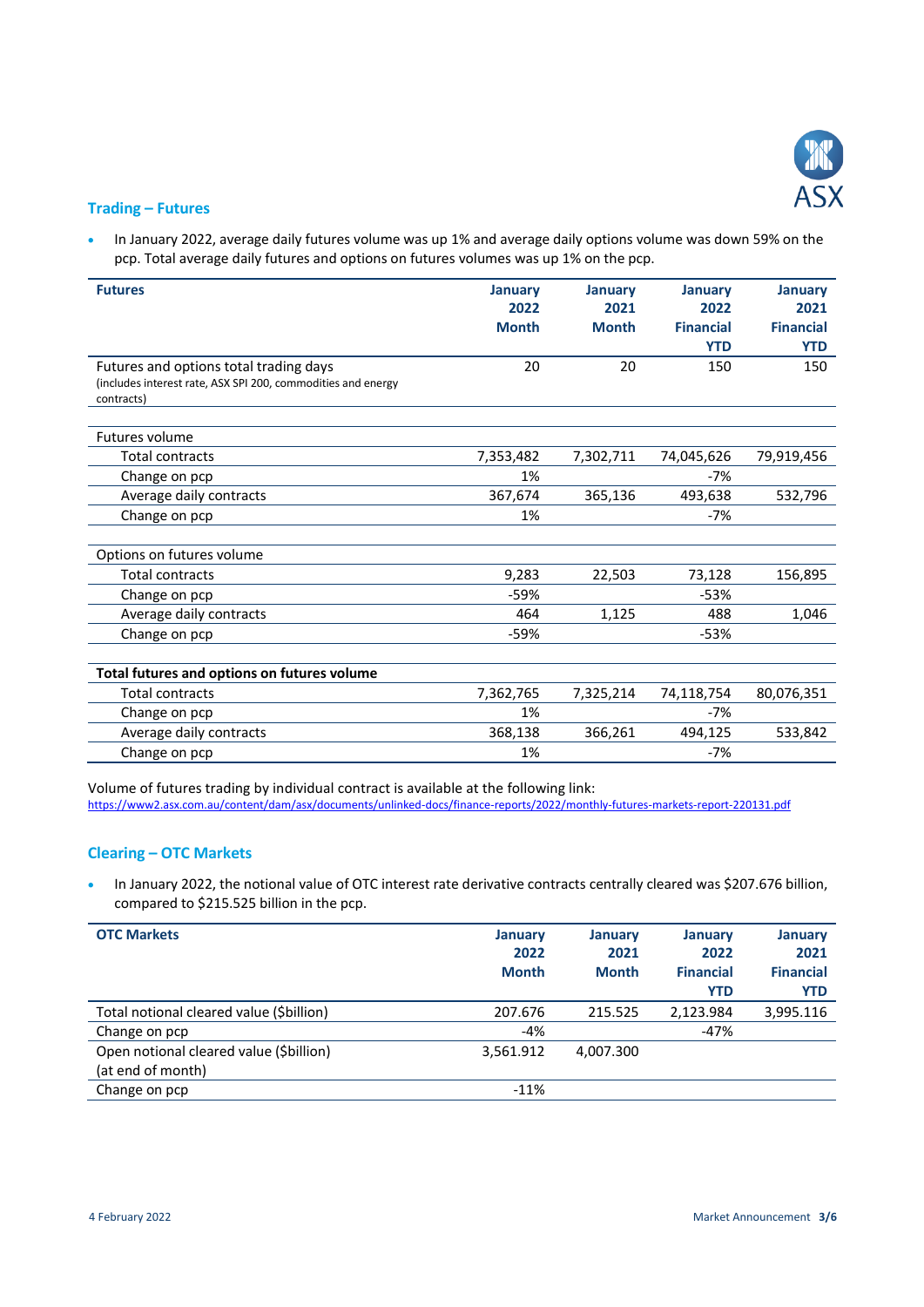

#### **Trading – Equity Options**

• In January 2022, single stock options average daily contracts traded were up 5% and index options average daily contracts traded were up 30% on the pcp.

| <b>Equity Options</b>                                    | <b>January</b><br>2022 | January<br>2021 | January<br>2022  | January<br>2021  |
|----------------------------------------------------------|------------------------|-----------------|------------------|------------------|
|                                                          | <b>Month</b>           | <b>Month</b>    | <b>Financial</b> | <b>Financial</b> |
|                                                          |                        |                 | <b>YTD</b>       | <b>YTD</b>       |
| Exchange-traded options total trading days               | 19                     | 19              | 149              | 149              |
| (includes single stock equity options and index options) |                        |                 |                  |                  |
|                                                          |                        |                 |                  |                  |
| Single stock equity options volume                       |                        |                 |                  |                  |
| Total contracts                                          | 4,433,824              | 4,212,287       | 33,046,337       | 33,336,061       |
| Change on pcp                                            | 5%                     |                 | $-1%$            |                  |
| Average daily contracts                                  | 233,359                | 221,699         | 221,787          | 223,732          |
| Change on pcp                                            | 5%                     |                 | $-1%$            |                  |
|                                                          |                        |                 |                  |                  |
| Index options volume                                     |                        |                 |                  |                  |
| Total contracts                                          | 457,761                | 351,406         | 3,018,424        | 3,177,162        |
| Change on pcp                                            | 30%                    |                 | $-5%$            |                  |
| Average daily contracts                                  | 24,093                 | 18,495          | 20,258           | 21,323           |
| Change on pcp                                            | 30%                    |                 | $-5%$            |                  |

# **Clearing – Exchange-Traded Markets**

 Participant margin balances held on balance sheet at month-end totalled \$12.9 billion in January 2022, compared to \$12.2 billion in January 2021.

| <b>ASX Clearing Corporation</b>                        | <b>January</b> | January      | January          | <b>January</b>   |
|--------------------------------------------------------|----------------|--------------|------------------|------------------|
| <b>Collateral Balances - At End of Month</b>           | 2022           | 2021         | 2022             | 2021             |
|                                                        | <b>Month</b>   | <b>Month</b> | <b>Financial</b> | <b>Financial</b> |
|                                                        |                |              | <b>YTD</b>       | <b>YTD</b>       |
| Cash margins held on balance sheet:                    |                |              |                  |                  |
| - ASX Clear (\$billion)                                | 1.8            | 1.1          |                  |                  |
| - ASX Clear (Futures) (Sbillion)                       | 10.5           | 10.8         |                  |                  |
| Cash equivalents held on balance sheet - ASX Clear     | 0.6            | 0.3          |                  |                  |
| (Futures) (Sbillion)                                   |                |              |                  |                  |
| Total cash margins held on balance sheet               | 12.9           | 12.2         |                  |                  |
| Change on pcp                                          | 6%             |              |                  |                  |
|                                                        |                |              |                  |                  |
| Collateral cash cover held off balance sheet (equities | 3.2            | 3.3          |                  |                  |
| and guarantees) - ASX Clear (\$billion)                |                |              |                  |                  |
| Change on pcp                                          | $-3%$          |              |                  |                  |
|                                                        |                |              |                  |                  |
| Total billable cash market value cleared (Sbillion)    | 158.303        | 113.126      | 1,029.268        | 939.518          |
| Change on pcp                                          | 40%            |              | 10%              |                  |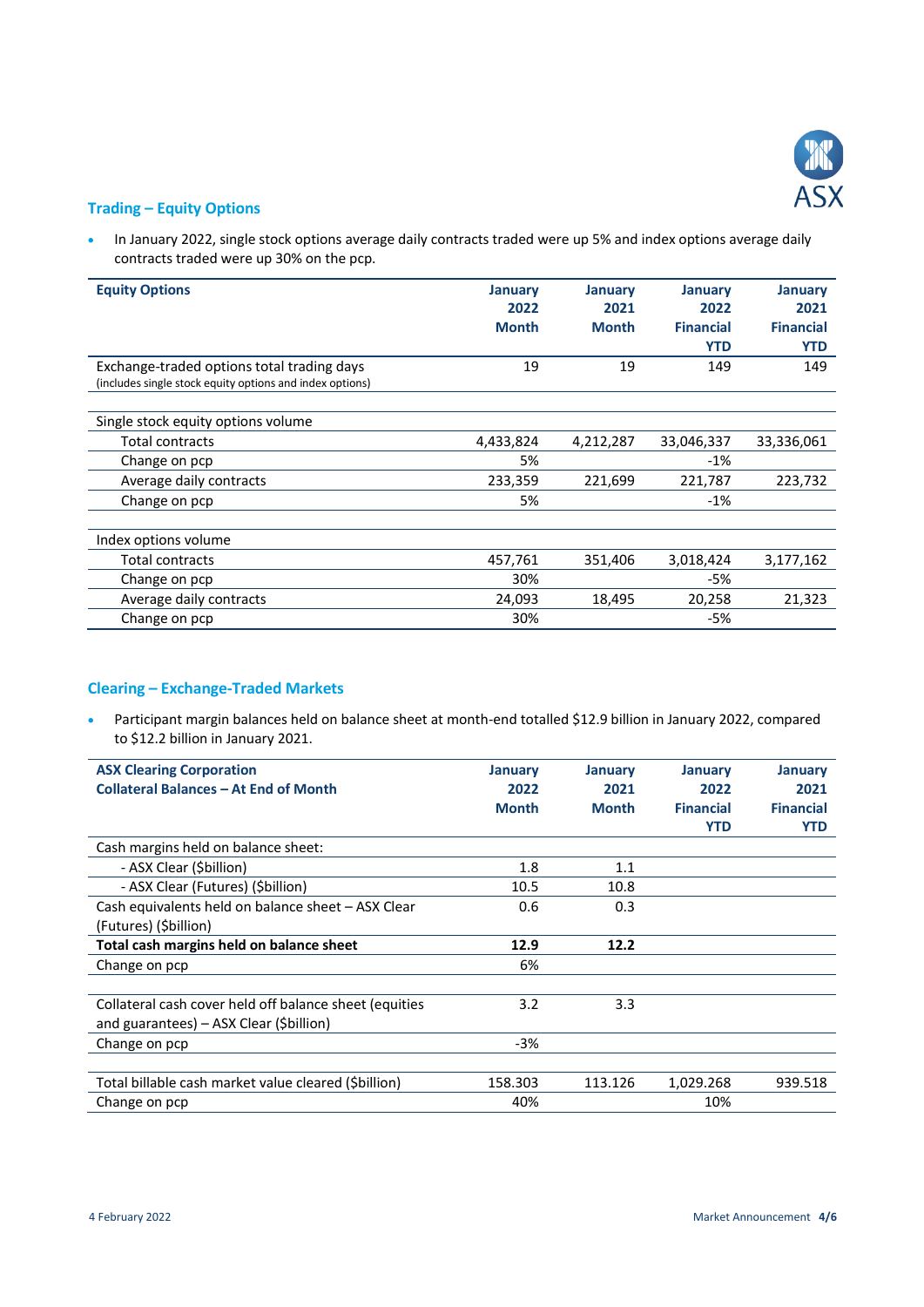

#### **Settlement**

- The value of securities held in CHESS was 11% higher than the pcp. The number of dominant settlement messages in January 2022 was 4% higher than the pcp.
- The value of securities held in Austraclear was 9% higher than the pcp.

| <b>ASX Settlement</b>                                    | <b>January</b><br>2022<br><b>Month</b> | <b>January</b><br>2021<br><b>Month</b> | <b>January</b><br>2022<br><b>Financial</b><br><b>YTD</b> | <b>January</b><br>2021<br><b>Financial</b><br><b>YTD</b> |
|----------------------------------------------------------|----------------------------------------|----------------------------------------|----------------------------------------------------------|----------------------------------------------------------|
| Value of CHESS holdings - period end (\$billion)         | 2,651.8                                | 2,393.6                                |                                                          |                                                          |
| Change on pcp                                            | 11%                                    |                                        |                                                          |                                                          |
|                                                          |                                        |                                        |                                                          |                                                          |
| Dominant settlement messages (million)                   | 1.612                                  | 1.553                                  | 12.751                                                   | 13.067                                                   |
| Change on pcp                                            | 4%                                     |                                        | $-2%$                                                    |                                                          |
| <b>Austraclear Settlement and Depository</b>             |                                        |                                        |                                                          |                                                          |
| Austraclear securities holdings - period end (\$billion) | 2,822.1                                | 2,581.6                                |                                                          |                                                          |
| Change on pcp                                            | 9%                                     |                                        |                                                          |                                                          |

# **Participants**

During the month of January, RBC Investor Services Trust resigned as an ASX Settlement Participant.

| <b>ASX Market Participants</b> <sup>1</sup>          | <b>January</b><br>2022<br><b>Month</b> | <b>January</b><br>2021<br><b>Month</b> |  |
|------------------------------------------------------|----------------------------------------|----------------------------------------|--|
| New admissions                                       |                                        |                                        |  |
| Resignations and removals                            |                                        |                                        |  |
| Market/Clearing/Settlement Participants at month end | 104                                    | 108                                    |  |
| <b>ASX Futures Participants</b>                      |                                        |                                        |  |
| New admissions                                       |                                        |                                        |  |
| Resignations and removals                            |                                        |                                        |  |
| Trading/Clearing Participants at month end           | 47                                     | 48                                     |  |

<sup>1</sup> Figures exclude Special Settlement Participants set up to effect a specific corporate action as their participation is only temporary.